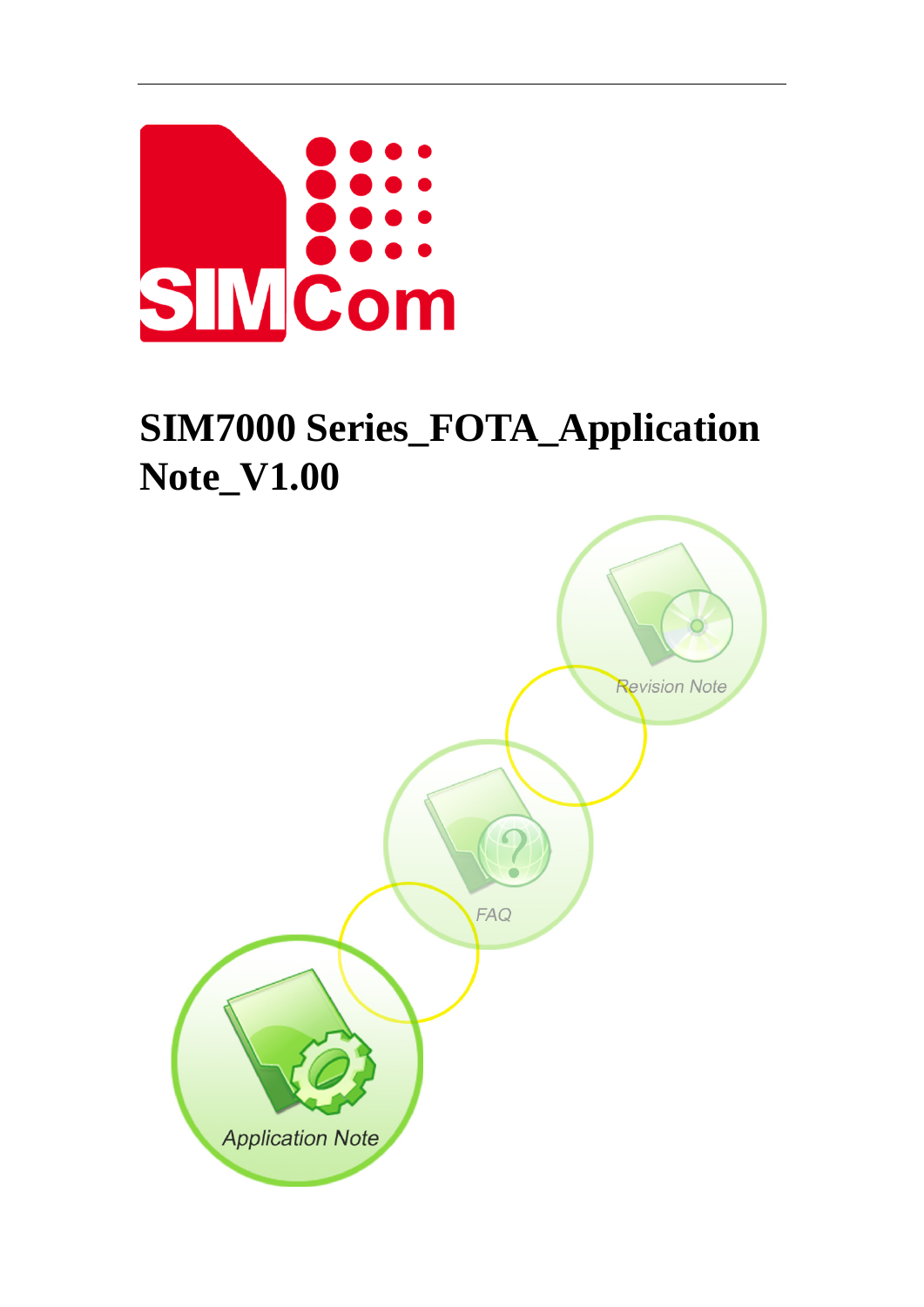

 **Smart Machine Smart Decision** 

| <b>Document Title</b>      | SIM7000 Series_FOTA_Application Note       |  |
|----------------------------|--------------------------------------------|--|
| <b>Version</b>             | 1.00                                       |  |
| <b>Date</b>                | 2018-04-11                                 |  |
| <b>Status</b>              | Release                                    |  |
| <b>Document Control ID</b> | SIM7000 Series_FOTA_Application Note_V1.00 |  |

#### **General Notes**

SIMCom offers this information as a service to its customers, to support application and) engineering efforts that use the products designed by SIMCom. The information provided is based upon requirements specifically provided to SIMCom by the customers. SIMCom has not undertaken any independent search for additional relevant information, including any information that may be in the customer's possession. Furthermore, system validation of this product designed by SIMCom within a larger electronic system remains the responsibility of the customer or the customer's system integrator. All specifications supplied herein are subject to change.

#### **Copyright**

This document contains proprietary technical information which is the property of Shanghai SIMCom Wireless Solutions Ltd, copying of this document and giving it to others and the using or communication of the contents thereof, are forbidden without express authority. Offenders are liable to the payment of damages. All rights reserved in the event of grant of a patent or the registration of a utility model or design. All specification supplied herein are subject to change without notice at any time.

*Copyright © Shanghai SIMCom Wireless Solutions Ltd. 2018*

**MACON**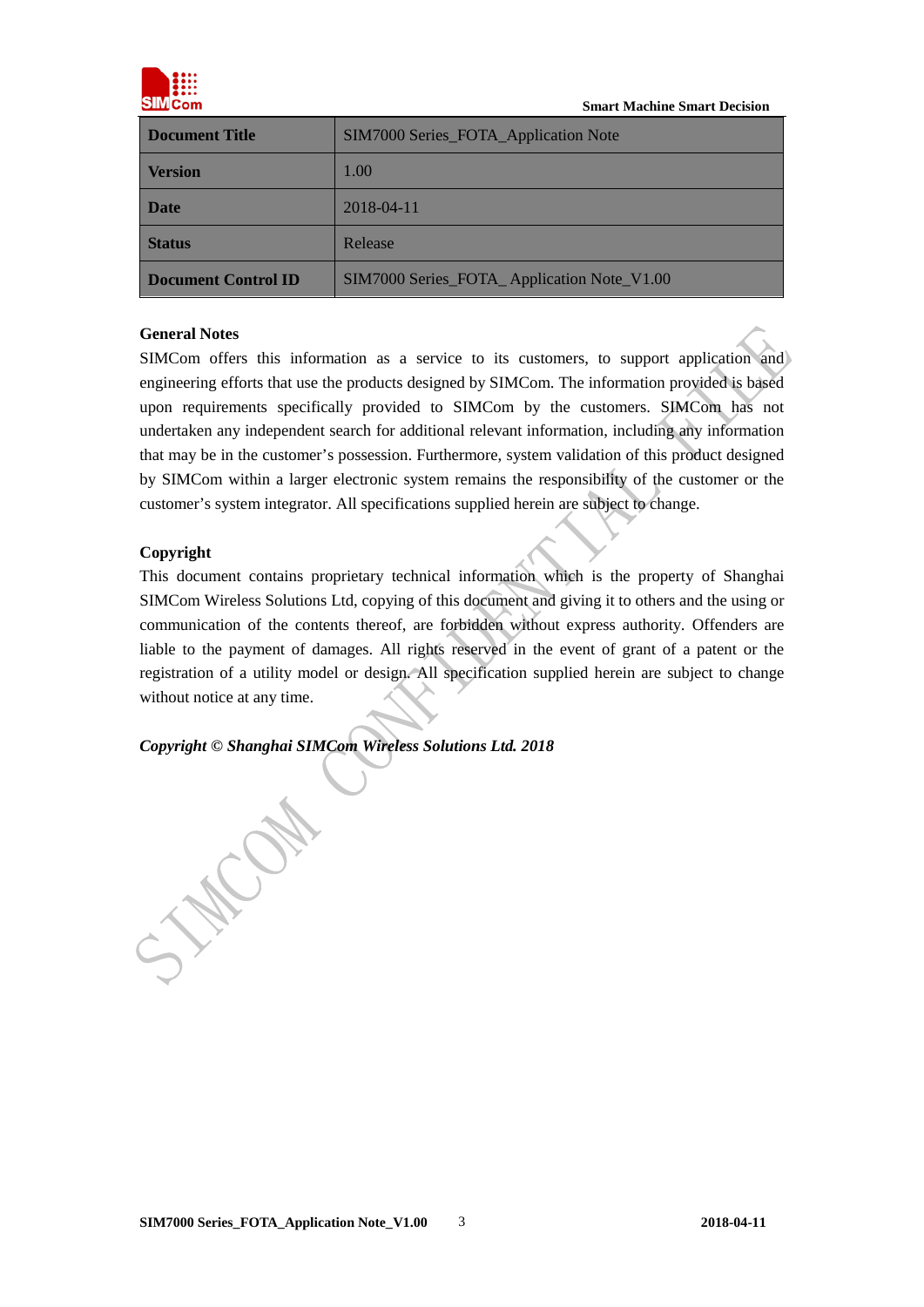

## **Contents**

|   |           | AT commands<br>. 7 |
|---|-----------|--------------------|
|   | 2.1       | AT+CFOTA           |
| 3 |           |                    |
|   | 3.1       |                    |
|   | 3.2       |                    |
|   | 3.3       |                    |
|   | 3.4       |                    |
|   | Appendix. |                    |
|   | A.        |                    |
|   | <b>B.</b> |                    |
|   |           |                    |
|   | SIE       |                    |
|   |           |                    |
|   |           |                    |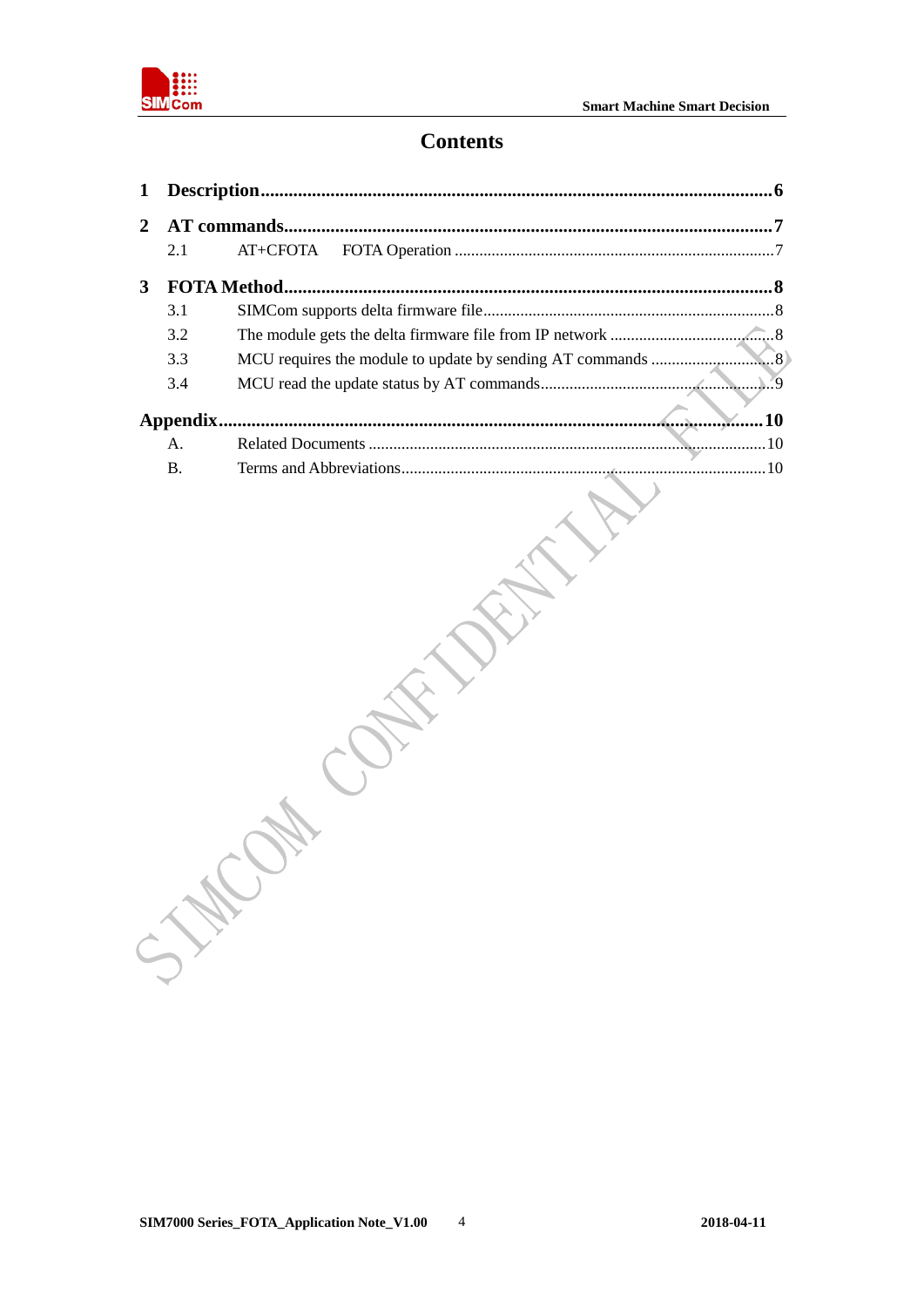

#### **Version History**

| <b>Date</b> | <b>Version</b> | What is new | <b>Author</b> |
|-------------|----------------|-------------|---------------|
| 2018-04-11  | 1.00           | New version | Jie.hu        |

## **Scope**

This document presents the AT command of FOTA operation and application method. This document can apply to SIM7000 series modules with FOTA function. Whether to support FOTA function can be querying through the "AT+CLIST" command.

WOM CONTACK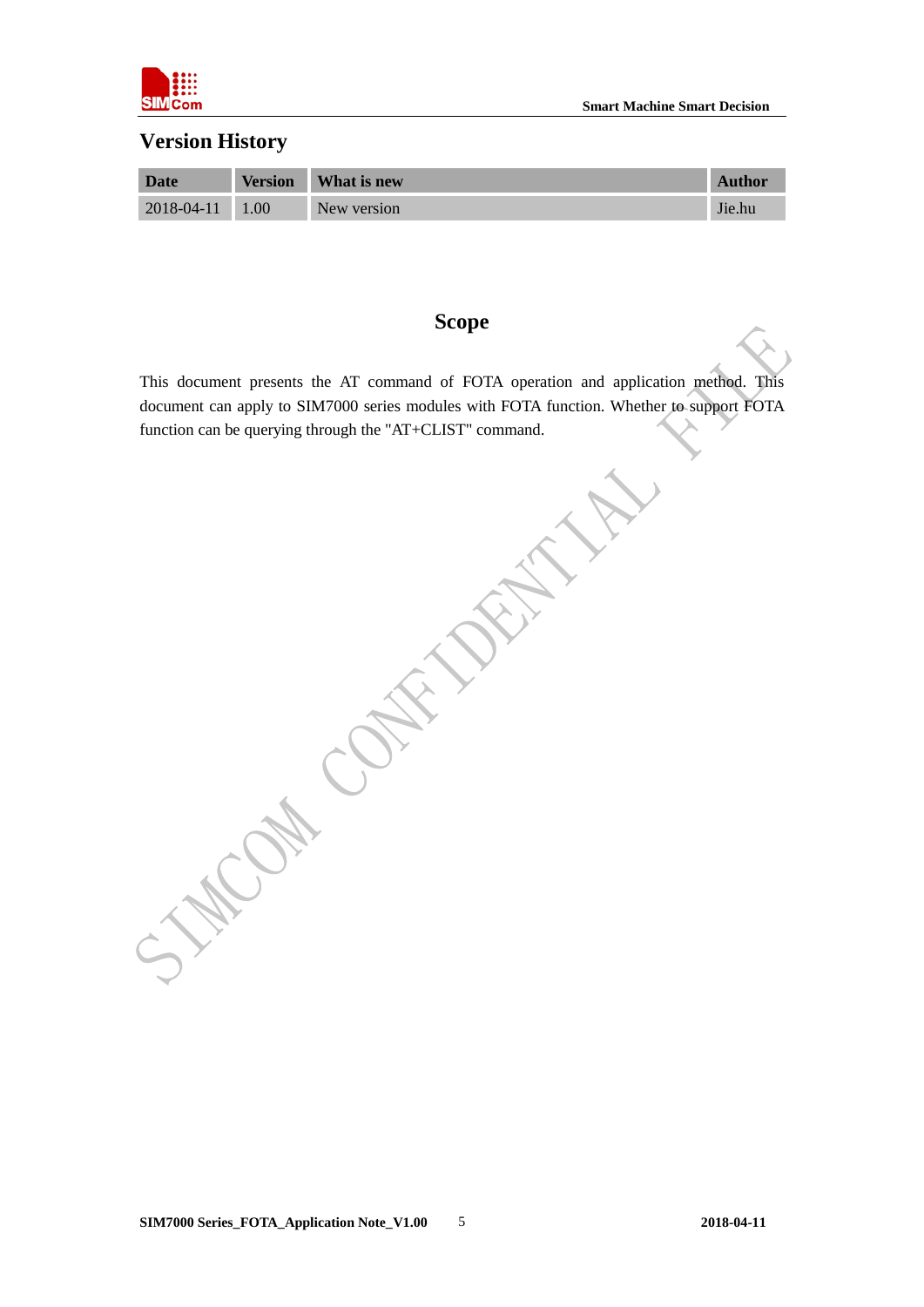

## <span id="page-4-0"></span>**1 Description**

FOTA is the abbreviation of firmware upgrade Over the Air.

FOTA provides a way which allows device to update the core firmware over the air. Considering the specialty and variety of modern usage, SIMCom refines the whole FOTA procedure, customers can use ATC interface provided by SIM7000 series, and accomplish SIM7000 series Firmware upgrading according to their own condition.





- **C** MCU requires SIM7000 to update by sending AT commands.
	- MCU read the update status by AT commands.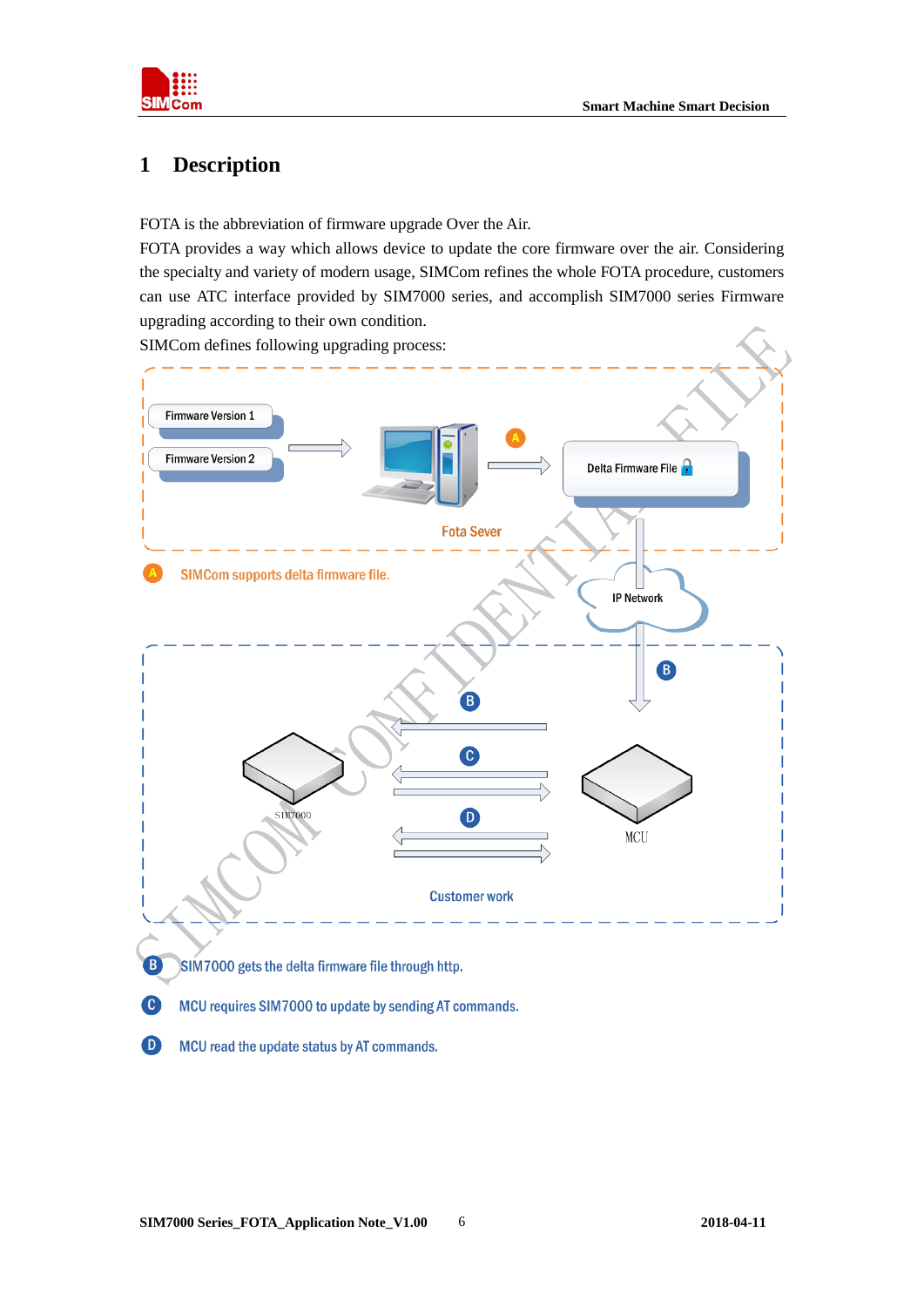



## <span id="page-5-0"></span>**2 AT commands**

This chapter describes AT commands related to FOTA.

#### <span id="page-5-1"></span>**2.1 AT+CFOTA FOTA Operation**

|                                       | <b>AT+CFOTA</b> FOTA Operation                                                                                                                                                                                                                                                                                                     |  |  |  |
|---------------------------------------|------------------------------------------------------------------------------------------------------------------------------------------------------------------------------------------------------------------------------------------------------------------------------------------------------------------------------------|--|--|--|
| Write Command<br>$AT+CFOTA=m$<br>ode> | Response<br><b>OK</b>                                                                                                                                                                                                                                                                                                              |  |  |  |
|                                       | If error is related to ME functionality:<br>+CME ERROR: <err></err>                                                                                                                                                                                                                                                                |  |  |  |
|                                       | Parameters<br>$<$ mode $>$                                                                                                                                                                                                                                                                                                         |  |  |  |
|                                       | Format the data area to be written, it is mandatory for writing data<br>$\mathbf 1$<br>$\boldsymbol{0}$<br>Clean the flag                                                                                                                                                                                                          |  |  |  |
| Read Command                          | Response                                                                                                                                                                                                                                                                                                                           |  |  |  |
| AT+CFOTA?                             | +CFOTA: <status></status>                                                                                                                                                                                                                                                                                                          |  |  |  |
|                                       | OK<br><b>Parameters</b>                                                                                                                                                                                                                                                                                                            |  |  |  |
|                                       | $\mathbf{1}$<br>The module is updating.<br>$<$ status $>$<br>$\overline{2}$<br>start to recovery modem<br>3<br>fail in recovery modem<br>$\overline{\mathbf{4}}$<br>start to recovery AP<br>5<br>fail in recovery AP<br>The module updates successfully<br>6<br>The module updating fails<br>$\overline{7}$<br>Clean the flag<br>8 |  |  |  |
|                                       |                                                                                                                                                                                                                                                                                                                                    |  |  |  |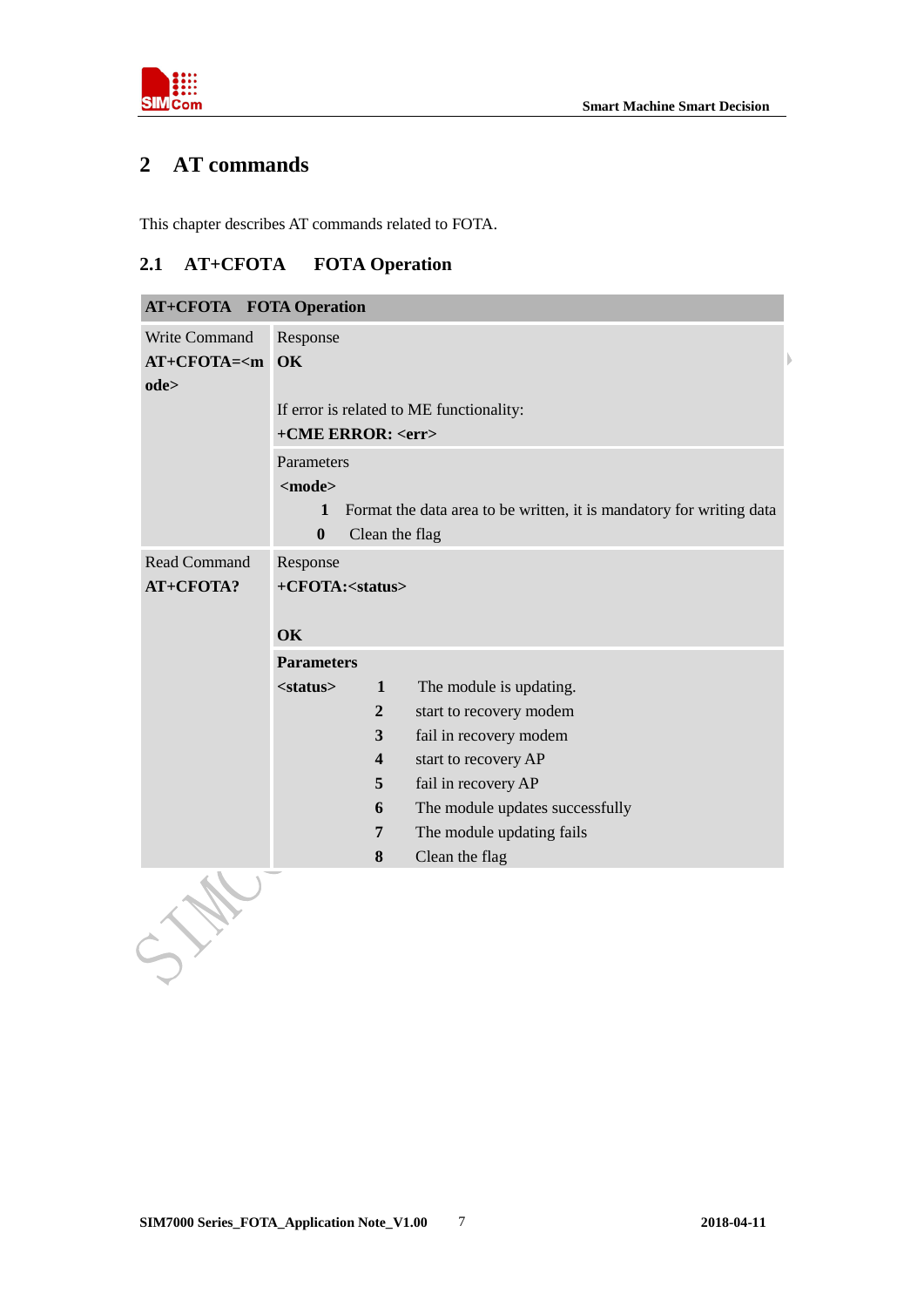



## <span id="page-6-0"></span>**3 FOTA Method**

In the "Grammar" columns of following tables, input of AT commands are in black, module return values are in blue.

#### <span id="page-6-1"></span>**3.1 SIMCom supports delta firmware file**

When customer needs to upgrade the onsite SIM7000 series Firmware from Version A to Version B, they can send the upgrade requirement to SIMCom via their module provider. SIMCom will provide related delta firmware file according to the information of Version A and Version B provided by customer. The size of the delta firmware file depends on the difference of Version A and Version B.

#### <span id="page-6-2"></span>**3.2 The module gets the delta firmware file from IP network**

Customers usually use MCU to connect with SIM7000 series, therefore customer's MCU needs to get the delta firmware file first. This procedure is diversified, it may be by GPRS, or other methods. If GPRS method is used, customers can consider using HTTP to download delta firmware file from the customer's server.

If MCU acquires delta firmware file by GPRS method, customer may start a session via SMS or other methods.

Here SIMCom provides an example to acquire delta firmware file by using SIM7000 series HTTP function:

| <b>Grammar</b>                           | <b>Description</b>         |
|------------------------------------------|----------------------------|
| $AT+CNACT=1$ ,"CMNET"                    | Open GPRS session.         |
| OK                                       |                            |
| AT+HTTPTOFS="http://112.74.93.163:1234   | Open the HTTP get session. |
| 5/V1___V2/update.zip","/fota/update.zip" |                            |
| OK                                       |                            |
|                                          |                            |
| +HTTPTOFS: 200,109285                    |                            |

## <span id="page-6-3"></span>**3.3 MCU requires the module to update by sending AT commands**

After writing the delta firmware file into SIM7000 series flash memory successfully, MCU should send instruction to module by AT command to start the update. Once getting the instruction, the module will automatically reset itself and then enter FOTA upgrading process. After upgrading finished, the module will restart again automatically.

| <b>Grammar</b>            | <b>Description</b>                             |
|---------------------------|------------------------------------------------|
| $AT+CFOTA=1$              | Set the flag bit for FOTA update, and reset    |
| <b>OK</b>                 | module automatically.                          |
| +CFOTA: "Start to update" | The module enters into FOTA upgrading process, |
| +CFOTA: "Updating",0      | which will last several minutes.               |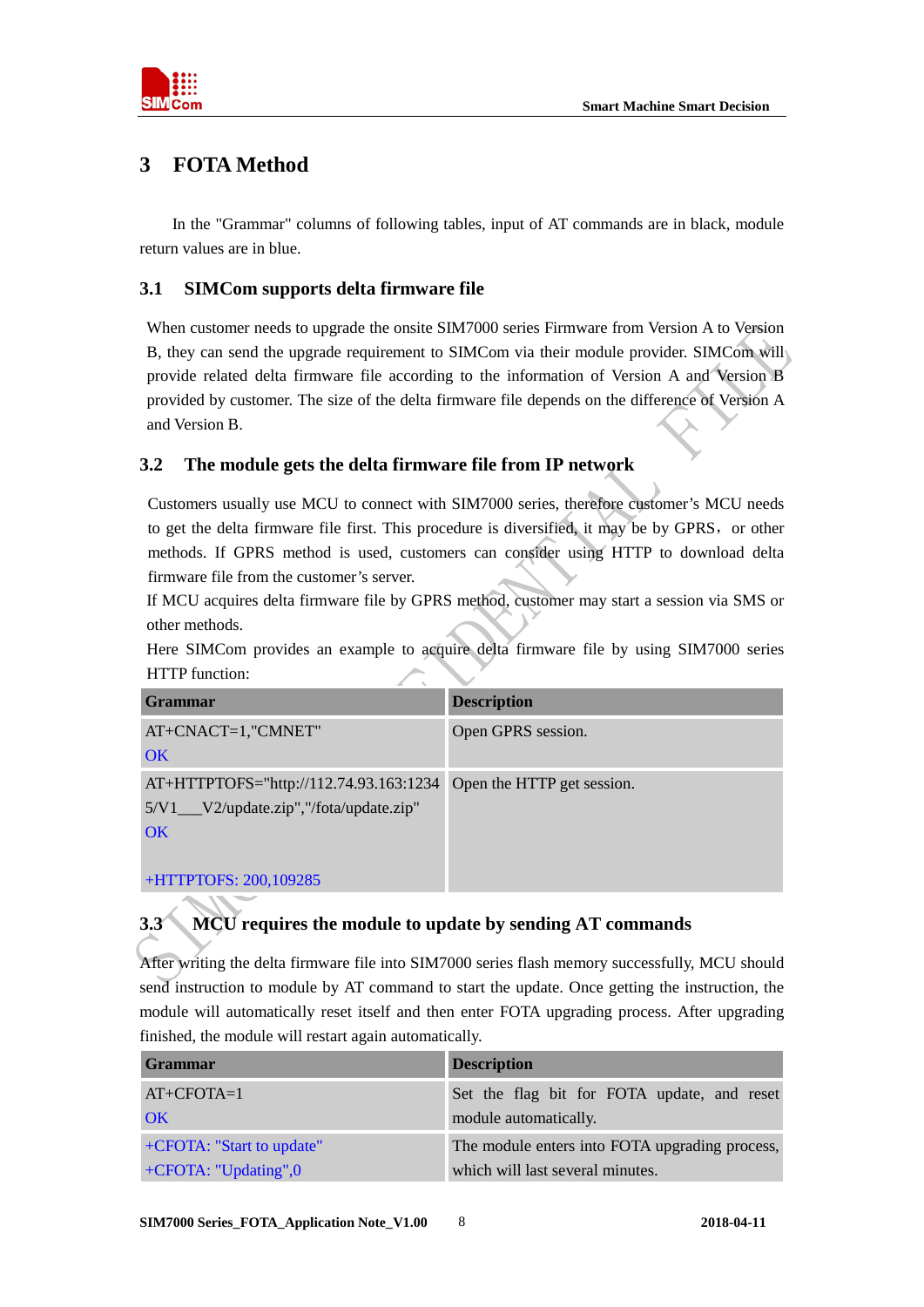



## <span id="page-7-0"></span>**3.4 MCU read the update status by AT commands**

If upgrading process is finished, the module will restart again automatically. Customer can use AT command to inquire the update result.  $\rightarrow$  $\overline{\mathbf{A}}$ 

| <b>Grammar</b>           | <b>Description</b>                           |
|--------------------------|----------------------------------------------|
| AT+CFOTA?                | Inquire the update result by command CFOTA.  |
| $+CFOTA: 6$              | means updated and succeeded; 7<br>6<br>means |
|                          | updated but failed.                          |
| OK                       |                                              |
| $AT+GMR$                 | Inquire the firmware version by AT+GMR.      |
| Revision:1351B04SIM7000C |                                              |
| OK                       |                                              |
|                          |                                              |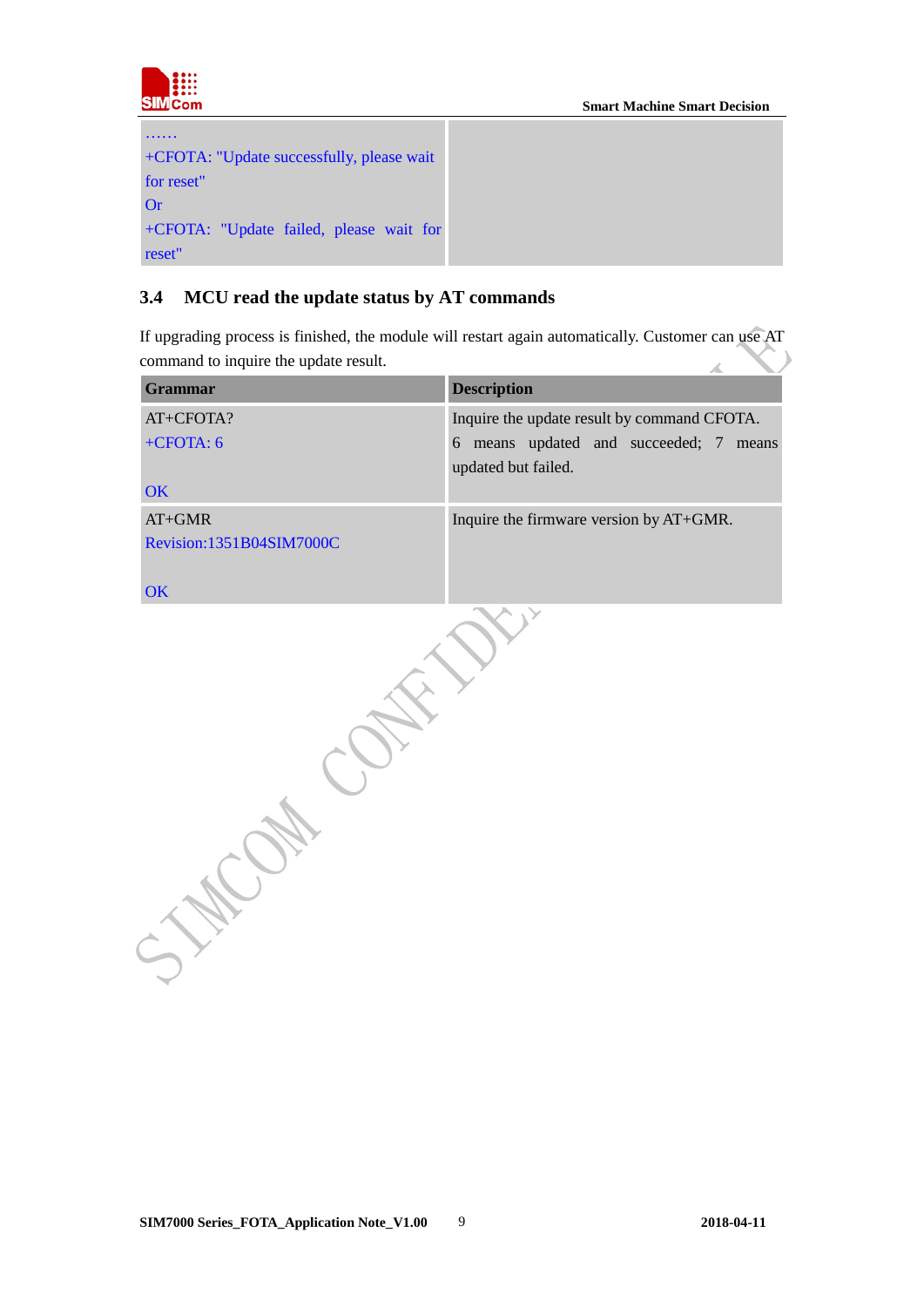

## <span id="page-8-0"></span>**Appendix**

#### <span id="page-8-1"></span>**A. Related Documents**

<span id="page-8-2"></span>

| <b>Document name</b><br><b>SN</b> |                                   | <b>Remark</b> |  |  |  |
|-----------------------------------|-----------------------------------|---------------|--|--|--|
| $[1]$                             | SIM7000 Series_AT Command Manual  |               |  |  |  |
|                                   |                                   |               |  |  |  |
|                                   |                                   |               |  |  |  |
|                                   | <b>B.</b> Terms and Abbreviations |               |  |  |  |
| Abbreviation                      | <b>Description</b>                |               |  |  |  |
| $\mbox{FOTA}$                     | Firmware Over-the-Air             |               |  |  |  |
|                                   |                                   |               |  |  |  |